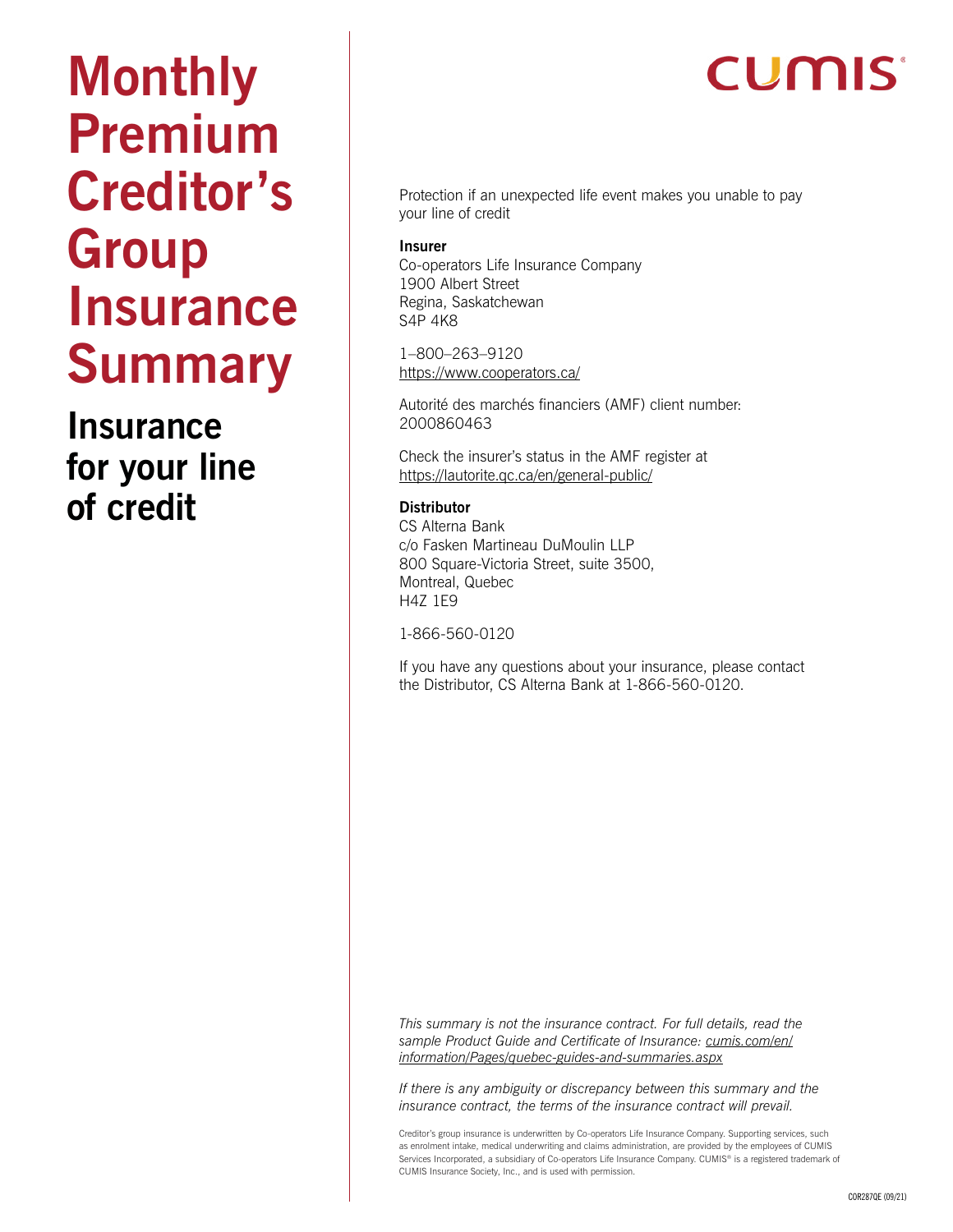

#### **What kind of insurance am I buying?**

This is a group insurance plan for your line of credit. It offers you a choice of different coverages. You can buy one or all of these insurance coverages. It is optional and can cover up to two people for:

- Disabilities
- Death
- Terminal illness (expected to live 12 months or less)
- Critical illness (heart attack, cancer, stroke)
- 

 *When you buy coverage for death, we include terminal illness coverage. Critical illness coverage can only be bought with coverage for death.*

#### **Can I buy this insurance?**

You can sign up for this insurance if you are:

- 16 to 69 years old (limited to 59 years old for critical illness coverage),
- a Canadian resident (living in Canada at least 6 months of the year), and
- paying for a line of credit.

If your line of credit is more than \$50,000, you will need to answer health questions. If your line of credit is over \$300,000, you will need to answer additional health questions. If we decline your application, you will get the guaranteed maximum insurance amount of \$50,000.



 *You cannot buy this insurance if you have made a claim for a terminal illness.*

#### **What are the maximum limits on my insurance?**

The maximum limits on your insurance are:

| Claim Event      | One-time<br>Maximum<br>Amount | Maximum<br>Monthly<br>Amount | <b>Maximum Time</b> |
|------------------|-------------------------------|------------------------------|---------------------|
| Disability       |                               | \$3,000                      | 60 months           |
| Death            | \$1,000,000                   |                              |                     |
| Terminal illness | \$1,000,000                   |                              |                     |
| Critical illness | \$1,000,000                   |                              |                     |



 *Your insurance amounts and benefit terms are on your Enrolment form.*

#### **When does my insurance start?**

Your insurance starts either on:

- the date on your Insurance Enrolment form, called the Requested Effective date, or
- the date in your letter of approval that we send you.

Whichever date is later is your start date.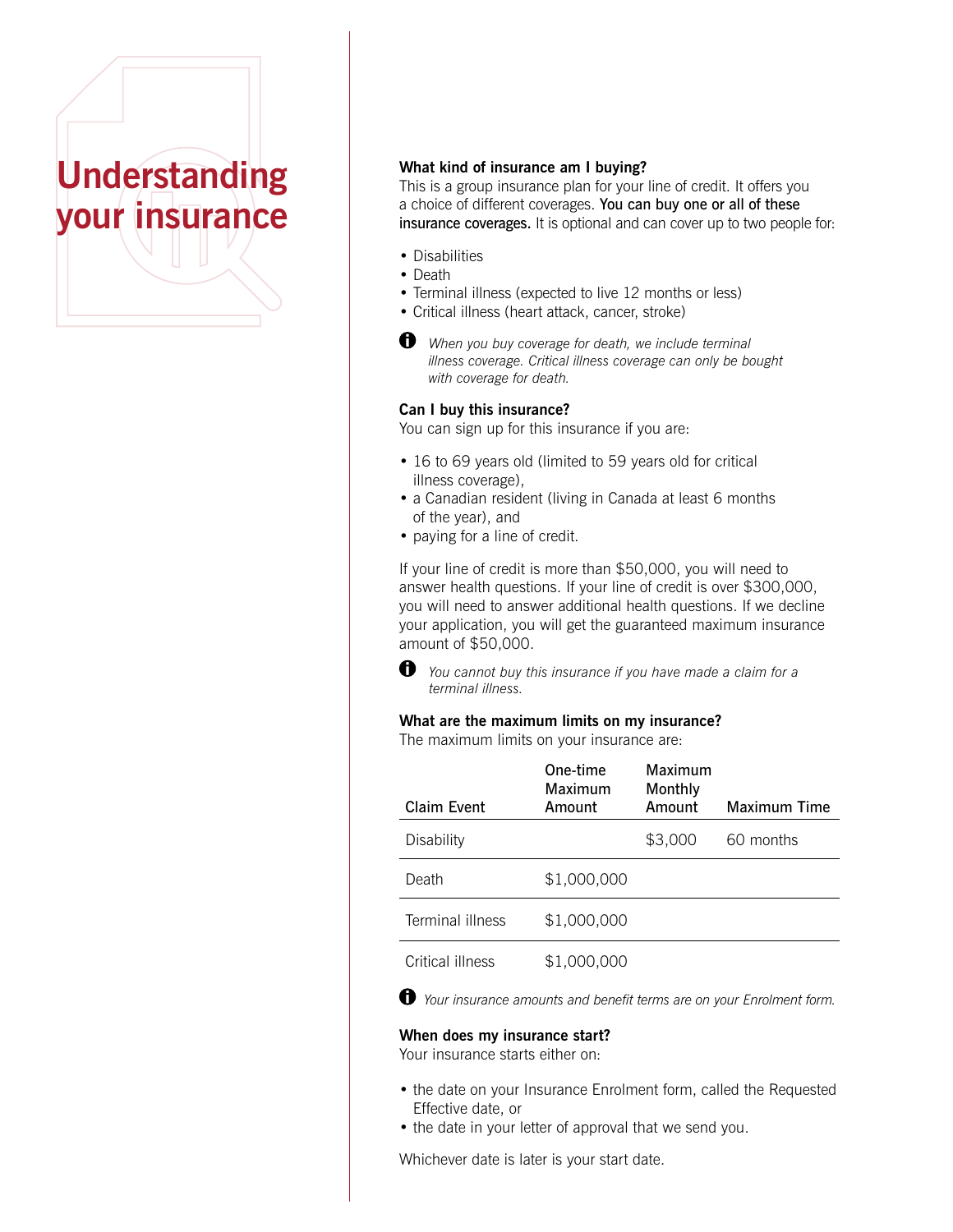

#### **What is the cost of my insurance?**

Your insurance cost is based on your age each month and the outstanding balance from the previous month on your insured line of credit. You pay the cost monthly, including applicable taxes. If there is no balance on your Line of Credit, there is no insurance cost.

Your insurance rates are provided on your Enrolment form. These rates are based on your age when you applied for the insurance.

Your insurance payment is calculated by dividing the outstanding balance on your line of credit by 1,000, then multiply by the rate on your Enrolment form, plus applicable taxes and certificate fees.  $\alpha$  is calculated by dividing the outstanding

#### Payment formula:

<u>\_OB</u> 1000  $x R + T$ 

|    |                                            | Example  |  |
|----|--------------------------------------------|----------|--|
| OВ | Outstanding Balance on your line of credit | \$20,000 |  |
| R  | Rate per \$1,000 on your Outstanding       | \$0.24   |  |
|    | <b>Balance</b>                             |          |  |
|    | Certificate Fee Premium and taxes          | \$0.87   |  |
|    |                                            |          |  |



*If you insure more than one person for the same insurance coverage, there is a cost savings.*

Your financial institution representative can give you an insurance quote for your line of credit.

**Who gets the insurance payment when I make a claim?** Your claim payments do not go to you. We apply the payments from your approved claims directly to your line of credit.



 $\bigoplus$  We will only pay one claim at a time. We will not pay more than *the outstanding balance on your line of credit. We will not pay more than either your one-time maximum or maximum monthly insurance amount.*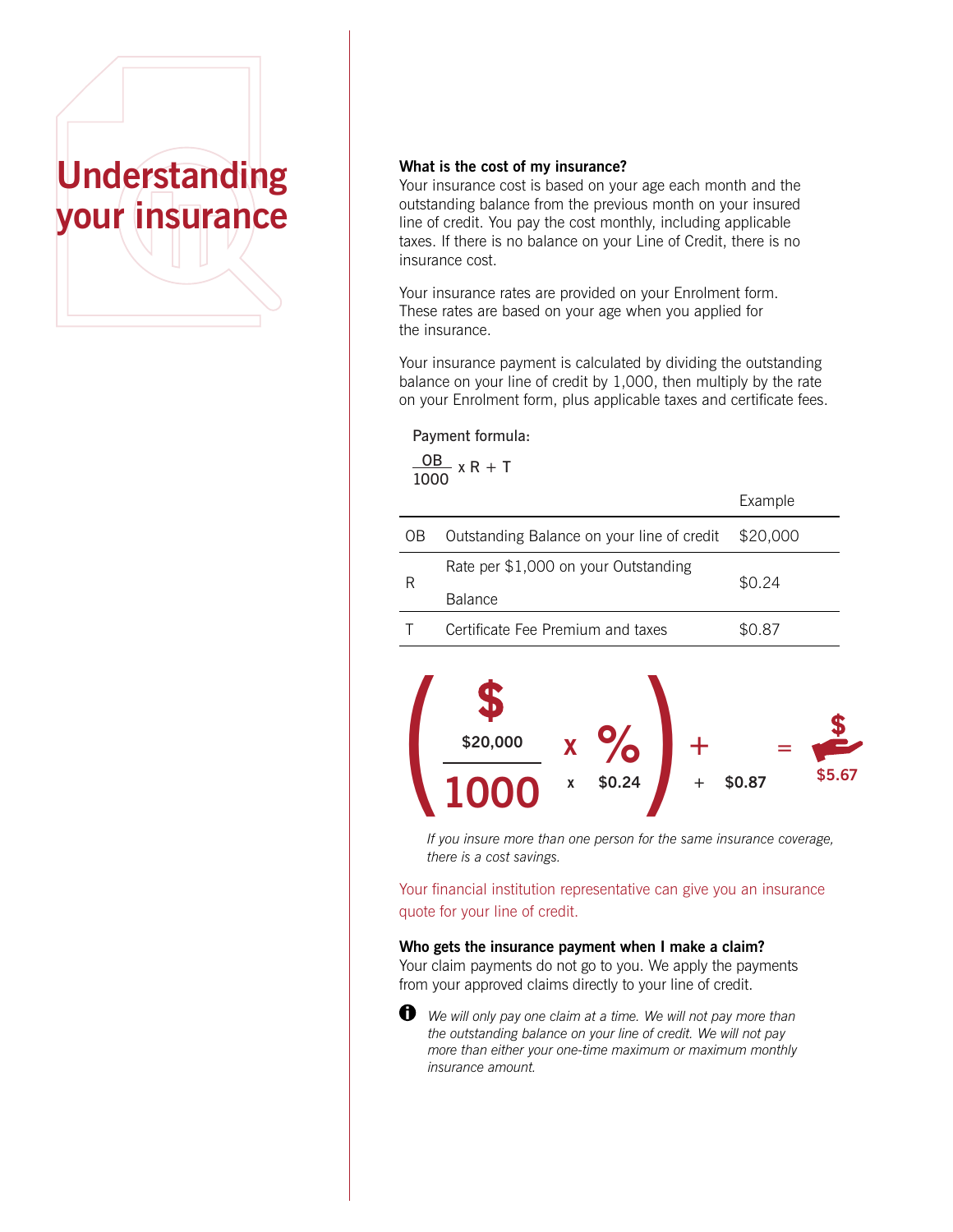

# **What is not covered?** For Line of Credit limits \$50,000 or less

A pre-existing condition is an illness or injury that existed before your insurance started, and it was treated by your doctor or should have been treated by your doctor.



disability, death, critical illness or terminal illness caused by a pre-existing condition

We will not pay your claim for disability, death, critical illnesses or terminal illnesses from pre-existing conditions that happened in the 12 months before or 12 months after your insurance starts.

 *If you have had cancer, you can still apply for critical illness coverage for heart attack or stroke. This coverage will not include any future cancer diagnoses.*

### **For any Line of Credit amount**

We will not pay a claim in some limited situations, including:

- Being under the influence of drugs (unless prescribed) or alcohol
- Committing a crime
- Being detained for criminal proceedings
- Impaired driving
- Dying by suicide within 2 years
- *We will not pay for a death or disability claim that happens*  within12 months of a related, paid critical illness claim. final proceed<br>
1 2 years<br> *eath or disabilit*<br> *elated, paid crim*<br> *im for disabilit* • Being detail<br>• Impaired dri<br>• Dying by su<br>• We will not<br>*within12 m*<br>*Disability claim*

*We will only pay one claim for disability at a time.*<br>Sability claims:

#### *Disability claims:*

- Coming from a normal pregnancy (not diagnosed as high risk)
- Relating to elective surgery
- You haven't worked 20 hours a week for 2 consecutive weeks

#### *Critical illness claims:*

- Being diagnosed with cancer within 90 days of your insurance starting or if you had cancer at any time before your insurance starts
- *If you are diagnosed with cancer within 90 days of your insurance starting, we will provide a full refund for your critical illness coverage and it will be sent back to your bank account. Your critical illness coverage will be cancelled.*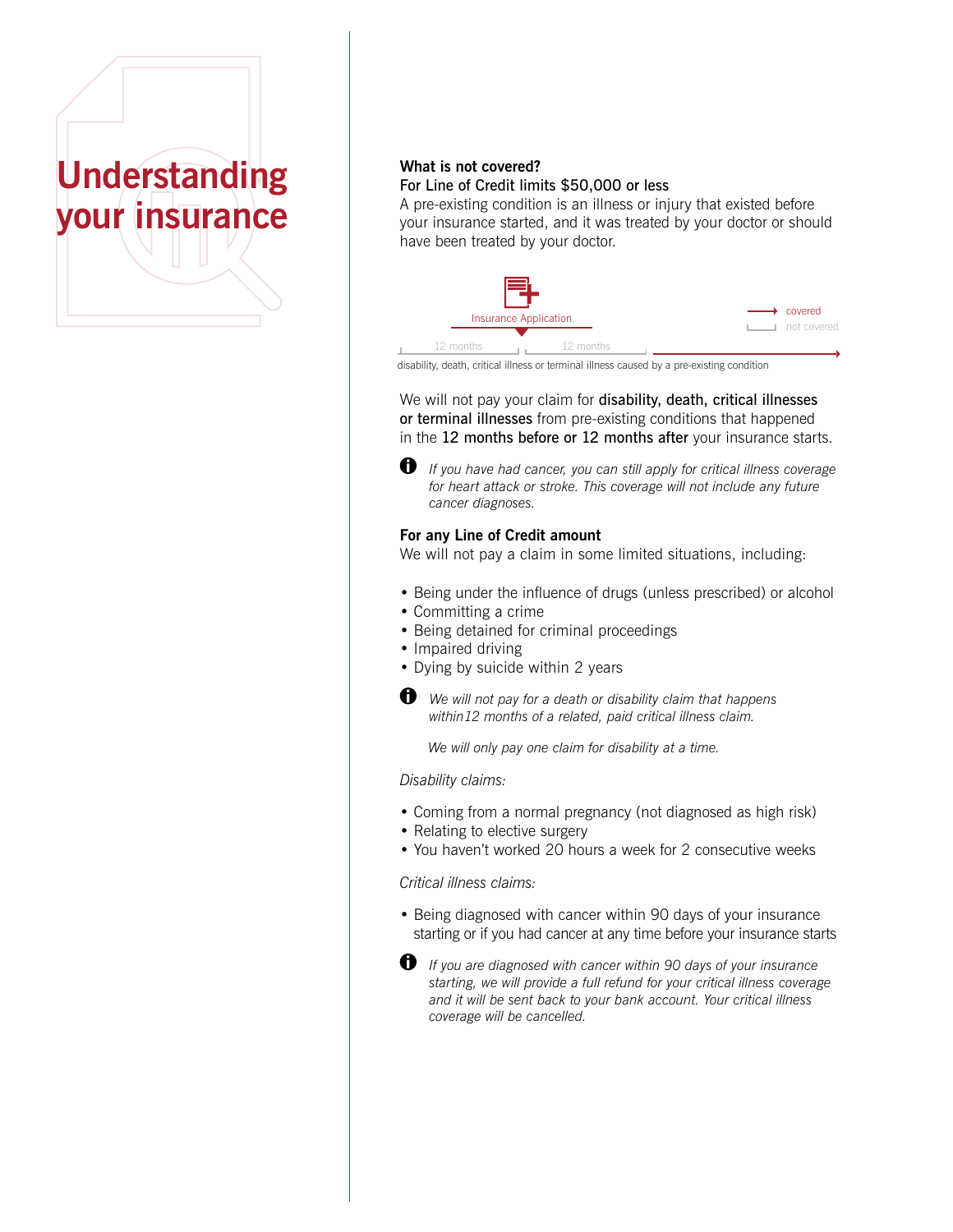

#### **How do I make a claim?**

To make a claim, call us at 1-800-263-9120 as soon as possible. We will help you get the right claim forms and any other information needed to support your claim.

#### **How long do I have to file my claim?**

We encourage you to make your claim as soon as possible. We may deny your claim if it is not filed within the following time limit guidelines.

|                  | <b>Time Period</b> |
|------------------|--------------------|
| Disability       | Within 30 days     |
| Death            | Within 1 year      |
| Terminal illness | Within 30 days     |
| Critical illness | Within 30 days     |

# **How long will it take to get a reply for my claim?**

We will reply to your claim in writing within 30 days of getting your satisfactory proof of claim. We will either:

- pay the insured outstanding balance or a monthly payment amount toward your line of credit, or
- tell you why no benefits are payable.



 *Until you hear back from us, you are legally responsible to make your line of credit payments.*

#### **When will my claim payments start?**

Disability claims have a waiting period. Waiting periods are a time between the day you became disabled and the day we pay your claim. Your claim payments begin after the waiting period.

| <b>Waiting Period</b> |  |
|-----------------------|--|
|                       |  |

Disability 30 days non-retroactive



**Make a claim**

**Toll-free telephone:** 1-800-263-9120